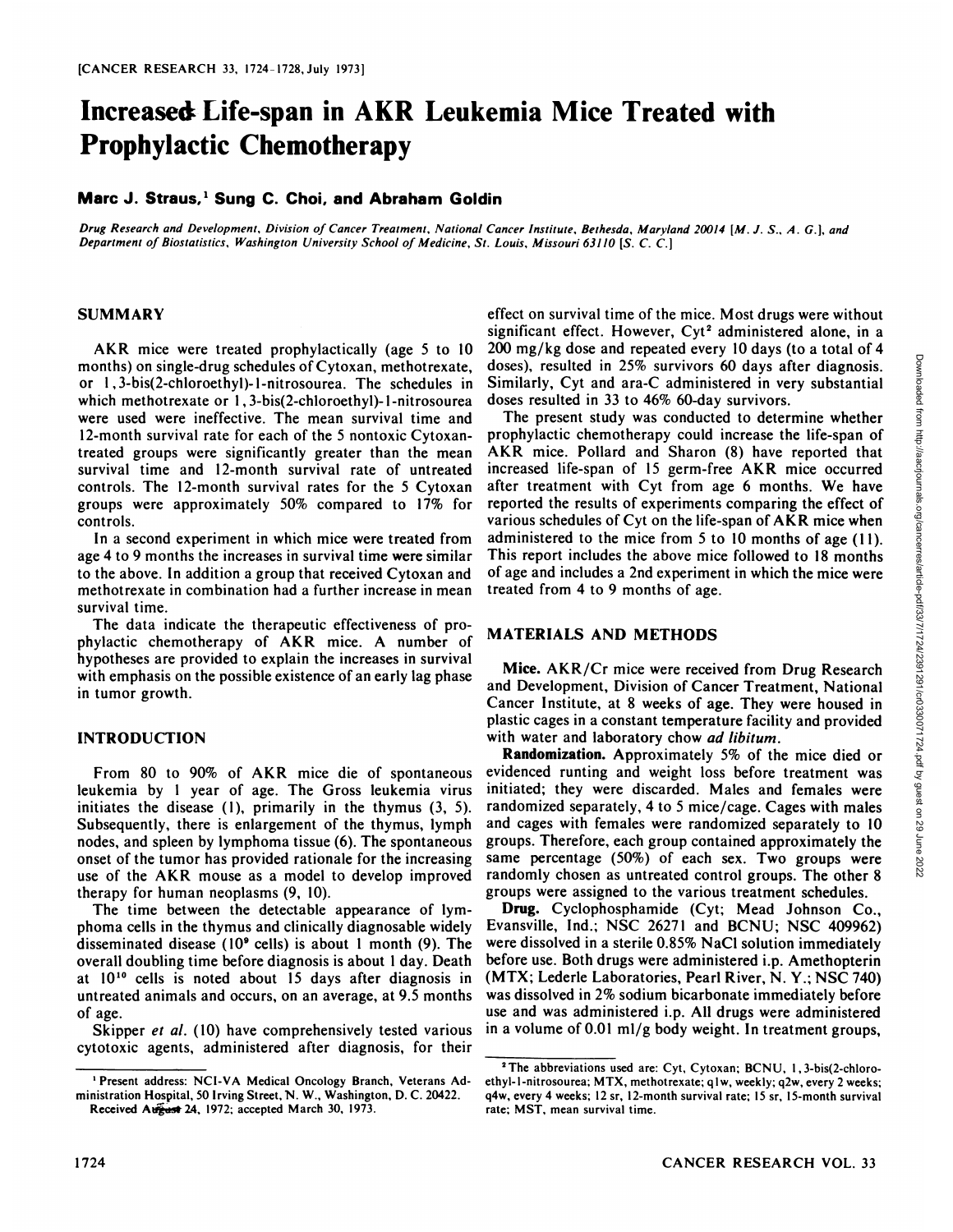#### Table I

*Prophylactic chemotherapy of AKR mice* Each treatment group of approximately 41 mice received the drugs i.p. from age 5 to 10 months. There were 86 control mice.

| Drug        | Dose<br>schedule<br>(mg/kg) | % survivors |                  |                  |                         |
|-------------|-----------------------------|-------------|------------------|------------------|-------------------------|
|             |                             | 10-<br>mo.  | $12-$<br>$mo.^b$ | $15-$<br>$mo.^b$ | MST <sup>a</sup> (mo.)  |
| Cyt         | 120. g I w                  | 22          | 2 <sup>c</sup>   | 0 <sup>c</sup>   | $8.6^c \pm 0.24^d$      |
| Cyt         | 120. a2w                    | 63          | 53 <sup>e</sup>  | 25 <sup>e</sup>  | $11.8^e \pm 0.61$       |
| Cyt         | 120. g4w                    | 64          | 50 <sup>e</sup>  | 17               | $11.6^e \pm 0.48$       |
| Cyt         | $60$ , alw                  | 65          | 50 <sup>e</sup>  | 30 <sup>o</sup>  | $11.8^e \pm 0.59$       |
| Cyt         | 60, q2w                     | 69          | 48 <sup>e</sup>  | 21               | $12.0^{\circ} \pm 0.52$ |
| Cyt         | 60, q4w                     | 66          | 46 <sup>e</sup>  | 27 <sup>e</sup>  | $12.2^e \pm 0.57$       |
| <b>MTX</b>  | $20$ , q $1w$               | 24          | 15               | 7                | 9.0<br>$\pm 0.48$       |
| <b>BCNU</b> | $10$ , alw                  | 40          | 13               | 3                | 9.3<br>$\pm 0.37$       |
|             | Controls                    | 41          | 17               | 9                | 10.0<br>± 0.30          |

<sup>a</sup> Mice that were alive at 18 months of age were counted as 18-month survivors for computation of MST. The true MST should not differ significantly from given values because there were few (or no) 18-month survivors in each group. The analysis is based on the least significant difference test using the log-transformed survival time.

"The  $x^2$  test was used to compare the 12- and 15-month survivors.

'Values are significantly smaller than control ( $p < 0.05$ ).

 $d$ Mean  $\pm$  S.E.

"Values are significantly greater than control ( $p < 0.05$ ).

therapy was initiated at 5 months of age and continued until 10 months of age in the 1st experiment. In the 2nd experiment mice were treated from 4 to 9 months of age.

**Mortality and Spleen Weights. Mice were checked for** mortality daily until 1 year of age and then twice weekly. Spleens were removed and weighed twice weekly from mice that died within the previous 24 hr.

# **RESULTS**

#### **Experiment 1**

The survival time of 9 different groups were compared (Table 1).

Six groups of mice received Cyt. Three groups of mice received 120 mg/kg qlw, q2w, or q4w, respectively. Three other groups received Cyt, 60 mg/kg, either qlw, q2w, or q4w. One group of mice received a weekly schedule of MTX and 1group received BCNU weekly.The 12 sr, 15 sr, and MST of untreated controls were 17%, 9%, and 10.0 months, respectively.

**Cytoxan. Cyt, 120 mg/kg qlw, was toxic; and the 12sr, 15** sr, and MST of the group on this schedule were significantly smaller than for untreated controls. In the other 5 Cyttreated groups the 12 sr ranged from 46 to 53%, significantly greater than that of controls  $(p < 0.01)$ . The 15 sr was increased in the 5 groups and significantly ( $p < 0.05$ ) in 3 groups, to 25 to 30%. The MST of all 5 groups were increased significantly to 11.6 to 12.2 months;  $p < 0.001$ . The results of these 5 groups with respect to 12 sr, 15 sr, and MST were similar. Although the 3 values for the 2nd group (Cyt, 120 mg/kg q2w) were significantly increased, there were a few early toxic deaths, which accounts primarily for why the standard error of the group was the greatest.

**MTX and BCNU. The schedules used for both MTX and** BCNU were ineffective. Furthermore, some early toxic deaths occurred with MTX.

slopes.<sup>3</sup> We have directed our attention particularly to Group 6, which received the least amount of Cyt (60 mg/kg q4w). The survival curve for this group is shown (Chart 1) and is compared to controls. The curves plotted on a semilog scale demonstrate an initial shoulder region to about 8 to 10 months, after which they become linear with divergent

#### **Experiment 2**

20, qlw 24 15 7 9.0  $\pm$  0.48 The survival time of 11 groups were compared (Table 2).



AGE OF MICE (months)

Chart 1. Comparison of survival curves of untreated AKR mice and AKR mice treated with Cyt, 60 mg/kg q4w. Months 5 to 10. Data were collected until the mice were 18 months of age.

<sup>&</sup>lt;sup>3</sup> An equation to estimate the proportion of the survivors in the 2 groups (Chart I) based on a log normal assumption was computed. The estimated percentage of survivors was computed from  $100$  [1 -  $F(t)$ ] with  $F(t) = P[Z]$  $\leq$  (log  $t - \hat{\mu}$ )/ $\hat{\sigma}$ ], where *Z* has a standard normal distribution, *t* denotes the month, and  $\hat{\mu}$  and  $\hat{\sigma}$  denote the estimated mean and standard deivation of Z, respectively. The estimated percentage of survivors is similar to the observed percentages in both groups.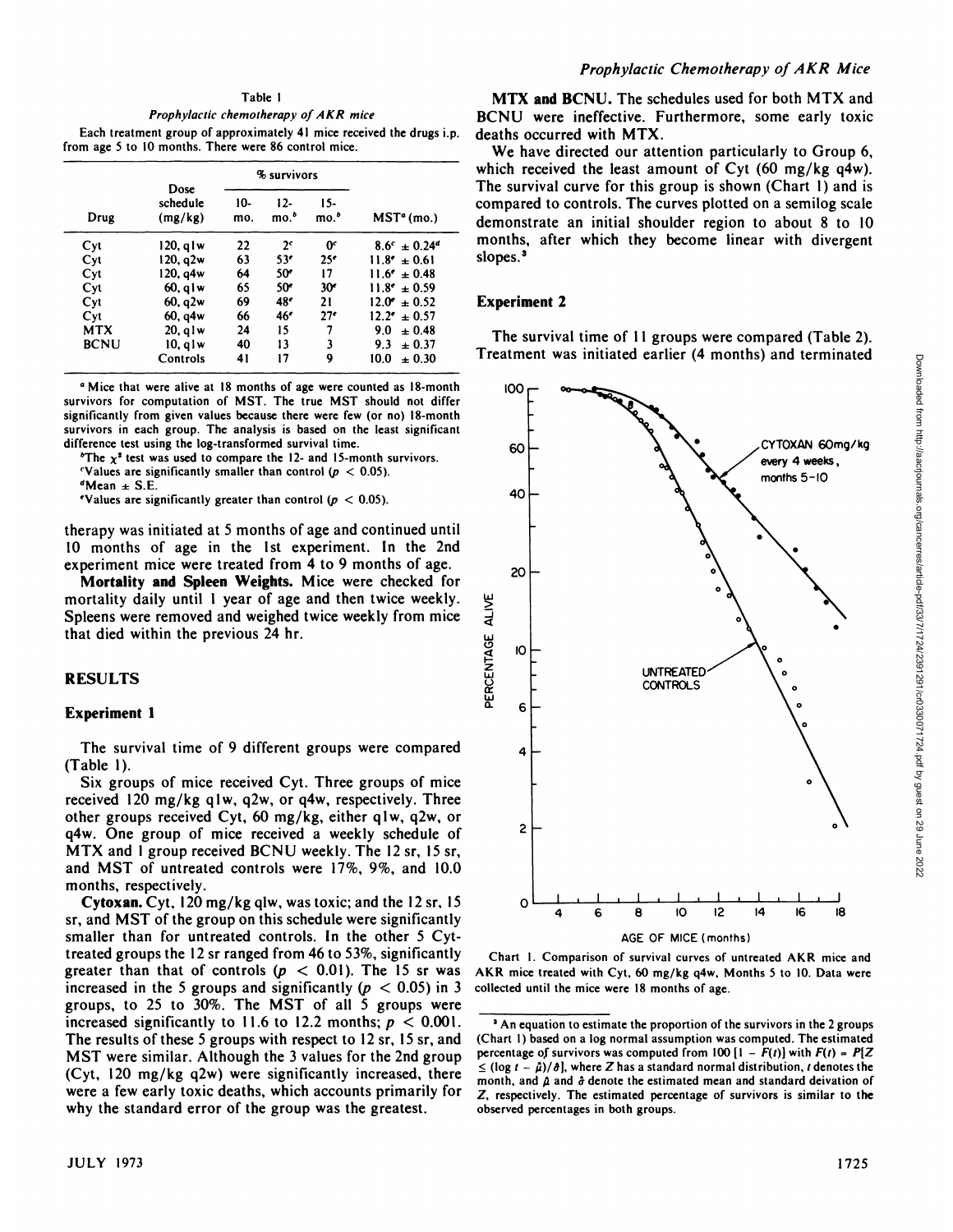Table 2 *Prophylactic chemotherapy of AKR mice* Each treatment group of approximately 42 mice received the drugs i.p. from age 4 to 9 months. There were 68 control mice.

|             |                             |          | % survivors     |                        |                                |
|-------------|-----------------------------|----------|-----------------|------------------------|--------------------------------|
| Drug        | Dose<br>schedule<br>(mg/kg) | 9<br>mo. | 12<br>$mo.^b$   | 15<br>mo. <sup>o</sup> | $MSTa$ (mo.)                   |
| Cyt         | 120. a 1 w                  | 0        | œ               | 0                      | $6.4^\circ$<br>$\pm 0.20^{4}$  |
| Cyt         | 120, q2w                    | 67       | 39              | 32 <sup>e</sup>        | 11.5 <sup>e</sup><br>± 0.69    |
| Cyt         | 120, q4w                    | 74       | 62°             | 29 <sup>e</sup>        | ± 0.62<br>12.1 <sup>e</sup>    |
| Cyt         | 60. a I w                   | 23       | 16              | 7                      | $\pm 0.48$<br>8.2 <sup>c</sup> |
| Cyt         | 60, q2w                     | 68       | 44              | 28 <sup>e</sup>        | $11.8^{\circ}$<br>± 0.63       |
| Cyt         | 60, q4w                     | 84       | 69e             | 24                     | $12.8$ e.<br>± 0.49            |
| <b>MTX</b>  | $20$ , q $1w$               | 0        | œ               | $\Omega$               | ± 0.14<br>6.5 <sup>c</sup>     |
| <b>BCNU</b> | $10$ , $q$ lw               | 32       | 8               | 3                      | 8.8 <sup>c</sup><br>$+0.31$    |
| Cyt and     | 60. a2w                     | 50       | 48              | 29 <sup>e</sup>        | 10.7<br>$+0.75$                |
| <b>MTX</b>  | 20, b1w'<br>q2w             |          |                 |                        |                                |
| Cyt and     | 60, q4w                     | 83       | 62 <sup>e</sup> | 29 <sup>e</sup>        | $13.2$<br>$+0.51$              |
| <b>MTX</b>  | 20, blw,<br>q4w             |          |                 |                        |                                |
|             | Controls                    | 66       | 32              | 12                     | 10.6<br>$\pm 0.44$             |

"Mice that were alive at 18 months of age were counted as 18-month survivors for computation of MST. The true MST should not differ significantly from given values because there were few (or no) 18-month survivors in each group. The analysis is based on the least significant difference test using the log-transformed survival time.

<sup>o</sup>The  $x^2$  test was used to compare the number of 12- and 15-month survivors.

Values are significantly smaller than control ( $p < 0.01$ ).

 $^d$ Mean  $\pm$  S.E.

Values are significantly greater than control ( $p < 0.05$ ).

'blw, twice a week.

**•Values are significantly greater than of any other group (** $p < 0.05$ **).** 

earlier (9 months) than in Experiment 1 (Table 1). Six groups of mice received Cyt as in Experiment 1. Cyt, 120 mg/kg qlw, was again toxic. In addition Cyt, <sup>60</sup> mg/kg qlw, was toxic in this experiment. The MST's of the <sup>4</sup> other Cyt groups were significantly greater than that of controls *(p < 0.05). The MST of the group that received Cyt, 60* mg/kg q4w, was 12.8 months, 2.2 months longer than the MST of controls (10.6 months). <sup>A</sup> difference of 2.2 months in MST's was also noted for the corresponding groups in Experiment 1. Again, MTX and BCNU were not beneficial on the schedules tested. Two combination schedules in which Cyt and MTX were used were tested. Mice treated with Cyt, 60 mg/kg q2w, and MTX, 20 mg/kg twice weekly q2w, evidenced a bimodal death distribution. There were a number of early toxic deaths. However, the 15 sr was significantly increased. The group that received Cyt, 60 mg/kg q4w, and MTX, 20 mg/kg twice weekly q4w, survived the longest (MST, 13.2 months). Its MST was significantly greater than that of all other groups except the mice that had received Cyt, 60 mg/kg q4w.

Spleen weights of untreated controls at death and of treated groups, except where toxicity was clearly evident, were over 135 mg. This is greater than 3 S.D. above the mean spleen weight (90 mg) of nonleukemic mice (M. J. Straus, unpublished data), indicating that these animals died with leukemia. The mean spleen weight of untreated

controls at death was 411 mg, and the mean for the treated animals was 398 mg.

# DISCUSSION

 $m<sub>0</sub>$   $m<sub>0</sub>$ ,  $m<sub>0</sub>$ ,  $m<sub>0</sub>$ ,  $m<sub>0</sub>$ ,  $m<sub>0</sub>$ ,  $m<sub>0</sub>$ ,  $m<sub>0</sub>$ ,  $m<sub>0</sub>$ ,  $m<sub>0</sub>$ ,  $m<sub>0</sub>$ ,  $m<sub>0</sub>$ ,  $m<sub>0</sub>$ ,  $m<sub>0</sub>$ ,  $m<sub>0</sub>$ ,  $m<sub>0</sub>$ ,  $m<sub>0</sub>$ ,  $m<sub>0</sub>$ ,  $m<sub>0</sub>$  $12.8$ <sup>e</sup>  $\pm$  0.49 increase over the MST of untreated controls. This schedule  $\pm 0.20<sup>a</sup>$  when prophylactic treatment of AKR mice is initiated prior time are achieved on a number of schedules of Cyt therapy to the time of grossly detectable disease. The group with the longest MST in the 1st experiment was treated with Cyt, 60 mg/kg q4w; MST, 12.2 months. This represents a 66-day was without demonstrable toxicity for the host. The results obtained in this group and in the other <sup>4</sup> "nontoxic" Cyt vival times (of 30 to 35 days after day of control death) in AKR mice treated after diagnosis ( 10).

> In the 2nd experiment the group with the longest MST, treated with Cyt alone, also received Cyt, 60 mg/kg q4w; MST, 12.8 months. The addition of MTX to this schedule in another group resulted in a further increase in MST of 13.2 months. This represents an 80-day increase over the MST of untreated controls.

groups compare and the control with the reported median sur-<br>
yival times (of 30 to 35 days after day of control death) in<br>
AKR mice treated after diagnosis (10).<br>
In the 2nd experiment the group with the longest MST,<br>
In Using 1st generation AK leukemia cell transplants. Skipper *et al.* (10) suggested that following the appearance of 1 tumor cell the time to death is less than 2 months. If we were to assume that death invariably took place within 3 months after the appearance of the 1st tumor cells, then the present results would suggest that some animals were "cleared" of tumor at the time of termination of prophylac tic treatment. In such case, for example, mice alive at 13 months would have had no tumor at 10 months. Fourteen % of control animals were alive at 13 months and 35% were alive in the group that received the least amount of Cyt. The difference is 21%, which would represent the additional percentage of mice free of tumor at 10months in the treated group.

Similarly, if one then looks at the percentage alive in the 2 groups at 16 months, it is 5% for controls and 14% for treated mice. The difference is 9% which would represent the additional percentage of mice tree of tumor at 13 months as the result of treatment. Nine % of controls died between 13 and 16 months, and therefore 9% apparently<br>developed tumor spontaneously between 10 and 13 months. developed tumor spontaneously between 10 and 13 months. Similarly, 21% of treated mice died between 13 and 16 months and would have developed tumor between 10 and 13 months which is much higher than the expected 9%, suggesting the possibility of reinduction of tumor by the virus in approximately 12% of the mice. Such viral reinduction of disease in mice apparently "cured" of systemic AKR leukemia has been suggested by Skipper and Schabel (9, 10).

In the foregoing the long-term survival of some animals following termination of prophylactic treatment has been explained on the basis of complete clearance of tumor cells at that time. Alternatively, such long-term survival could be explained even if tumor cell clearance did not occur. Surviving tumor cells could have had reduced growth rates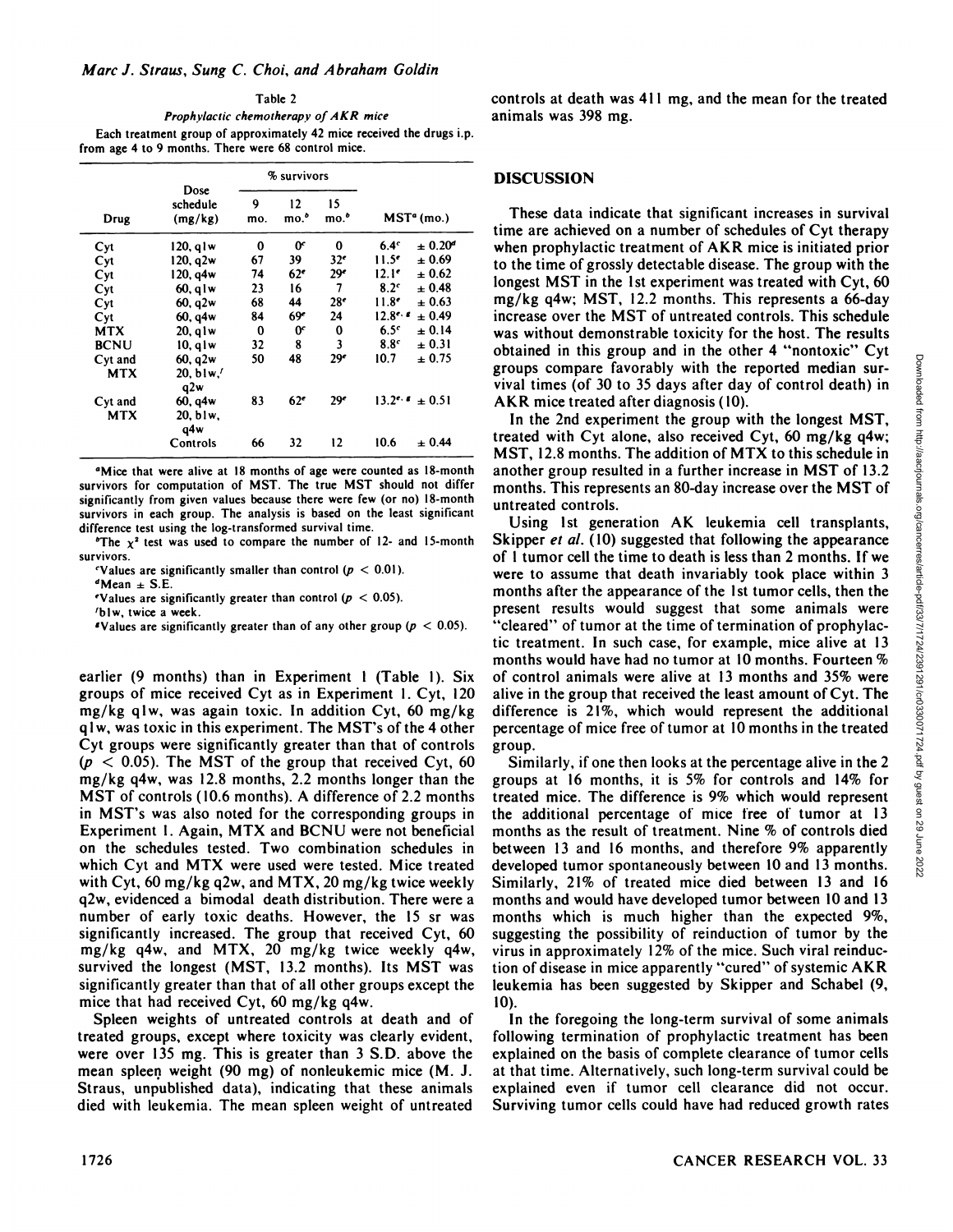whether through direct modification by prophylactic treatment or because of preferential survival of tumor cells with lower growth rates. In either case, since treatment with tolerated intermittent doses of Cyt exerted a prophylactic effect it is suggested that continuation of such treatment<br>beyond the 10th month would be worthy of exploration.<br>Continuation of therapy could result in further inhibition of beyond the 10th month would be worthy of exploration. Continuation of therapy could result in further inhibition of<br>tumor growth in instances in which the tumor cell popula-<br>tion has not become extensive. Also, such treatment might tumor growth in instances in which the tumor cell popula tion has not become extensive. Also, such treatment might prolong the period of inhibition of primary induction of  $\int_{0}^{\infty}$ <br>tumor cells and tend to inhibit any reinduction in animals tumor cells and tend to inhibit any reinduction in animals that may have been "cleared" of the disease.<br>Skinner and Schabel have renorted that the time between

Skipper and Schabel have reported that the time between when detectable lymphoma cells appear in the thymus to the time of diagnosis of systemic disease (10<sup>°</sup> cells) is approximately 1 month. Such rapid growth with a short doubling time (1 day) for the tumor cell population would suggest that, within the limits of cumulative toxicity, treatment be administered at relatively short time intervals in order to avoid "escape" of the tumor cell population during the interval between treatments.

The observation of a prophylactic effect with a low dose of Cyt given at monthly intervals is noteworthy. Following termination of therapy the number of mice in which prolongation of <sup>a</sup> "tumor-free" state is estimated to have occurred would appear to be higher than might have been expected in the presence of exponential leukemic growth of newly induced tumor cells (doubling time, 1 day). The marked increases in survival in groups in Experiment 2, in which treatment was terminated 1.6 months before the MST of controls, suggests that spontaneous AKR tumor growth may be slower than predicted from transplant assays (9, 10).

It is not clear to what extent the therapy exerts its effect on target cells in the thymus either before or during leukemic transformation, prior to the time when the tumor cells are actually detectable in the thymus. It is possible that the transition to cancer occurs at a relatively low rate in the thymus, constituting a form of lag phase, and that the cells at this time are highly susceptible to therapy. High susceptibility of leukemic target cells prior to induction in early leukemic transition stages could contribute to the effectiveness of low intermittent (monthly) doses of Cyt. Alternatively, the therapy may exert some effect on the metastatic process.

It has also not been determined whether the therapy has interfered with viral replication. The higher incidence of deaths in treatment groups as compared with controls, following termination of therapy, suggests the possibility of tumor cell reinduction by a higher titer of virus.

The action of drugs on target cells in the predetectable stages of spontaneous leukemia and on viral replication, as well as on viral-cellular interactions, is worthy of further investigation.

An additional basis for early delayed growth may be immune capacity for cell kill of small numbers of cells as has been suggested by Mathé et al. (4) and others. If the Cyt, ou mg/kg, has not killed more than 3 of immune capacity were exceeded, tumor cell growth would then proceed exponentially. Depression of immune response



spontaneous AK leukemia. One curve indicates that initial tumor growth is exponential. Another curve includes an early lag phase from 10° to 10<sup>2</sup> cells followed by exponential growth with a doubling time of I day. Two additional curves indicate the reduction in tumor cell population that would occur following administration of a dose of drug that kills 3 logs or 2 logs of tumor cells. (It is assumed that a dose of drug kills the same percentage of cells irrespective of tumor size.)

in mice with AKR leukemia has been reported (7), although a recent report by Hargis and Malkiel (2) indicates that AKR leukemic mice exhibit normal immediate and delayed hypersensitivity reactions.

10<br>
Chart 2. A schematic comparison of 2 possible growth curves for the number of the number of the schematic comparison of 2 possible growth curves for other comparison. At leukemia. One curve indicates that initial tumo The constructed growth curve of spontaneous AKR leukemia, which includes an initial lag phase (11) from 10° to about  $10^2$  cells with exponential growth from  $10^2$  to  $10^9$ cells followed by slower growth to death, is shown in Chart 2. The curve is of a Gompertzian form. If a small initial lag phase exists that increases tumor growth by 2 weeks, then the potential for achieving cure with a dose of drug that kills 2 or 3 logs of cells<sup>4</sup> is markedly enhanced. $5$ 

The potential cure rate is based on the assumption of a Poisson distribution for the number of surviving tumor cells following drug treatment. If the treatment kills 3 logs of  $\frac{8}{88}$  cells it will reduce a cell population of 10 to an average of  $\frac{88}{88}$ cells it will reduce a cell population of 10 to an average of 0.01, and there is then a 99% probability that all cells will have been destroyed and thus that cure was achieved. The corresponding cure rates are 90.4% for 100 initial cells, 36.8% for 1000 initial cells, and 0.005% for 10,000 initial cells. The chance of cure is thus enhanced where there is a prolonged lag period during which the cell population is small, so that the probability of extinguishing all tumor cells is high. Where not all tumor cells are destroyed by a 1st prophylactic treatment, the existence of a lag period can

Downloaded from http://aacrjournals.org/cancerres/article-pdf/33/7/1724/2391291/cr0330071724.pdf by guest on 29 June 2022

<sup>\*</sup>Cyt, 60 mg/kg, has not killed more than 3 decades of tumor cells in

<sup>&</sup>lt;sup>5</sup> The calculation of the cure rate would depend on the distribution of the tumor cell population at the time of treatment.